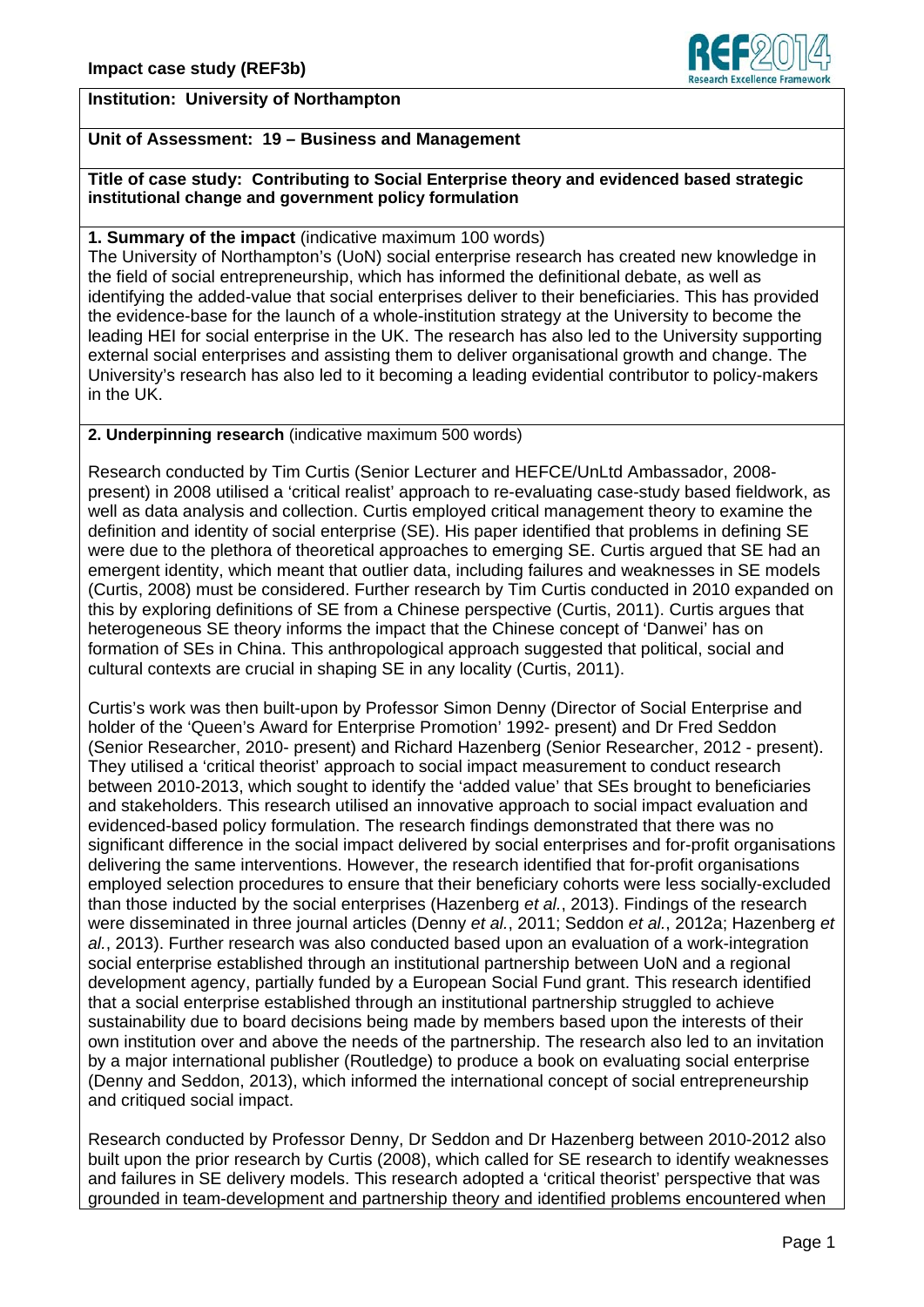### **Impact case study (REF3b)**



establishing new social enterprises. The problems identified in the research centred upon communication problems between the institutional partners and the social enterprise staff. There was also a negative effect on the running of the programme resulting from the complex monitoring demands made by the funding body to ensure transparency in the programme spending (Seddon *et al*, 2012b). Quality research conducted and disseminated by UoN has contributed to the University's refocusing of its strategic goals that has resulted in its recent designation as one of 22 'Ashoka Changemaker Campuses' in the world. It has also led to the University being recognised as the No. 1 HEI in the UK for social enterprise.

**3. References to the research** (indicative maximum of six references)

- 1. Curtis, T., (2008), 'Finding that Grit Makes a Pearl: A Critical Re-reading of Research into Social Enterprise, *International Journal of Entrepreneurial Behaviour & Research*, 14(5), 276- 290.
- 2. Curtis, T (2011) 'Newness' in Social Entrepreneurship Discourses: The Concept of 'Danwei' in the Chinese Experience, *Journal of Social Entrepreneurship*, Vol. 2, No. 2, 198–217, October 2011.
- 3. Denny, S., Hazenberg, R., Irwin, W. & Seddon, F., (2011), Social Enterprise: Evaluation of an enterprise skills programme, *Social Enterprise Journal*, 7 (2), 150-172.
- 4. Seddon, F., Hazenberg, R. & Denny, S., (2012a), Effects of an employment enhancement programme on participant NEETs, *Journal of Youth Studies*, 16(4), 503-520, <http://dx.doi.org/10.1080/13676261.2012.733808>
- 5. Hazenberg, R., Seddon, F. & Denny, S. (2013) Investigating the outcome performance of work-integration social enterprises (WISEs): Do WISEs offer 'added value' to unemployed NEETs? *Public Management Review* <http://dx.doi.org/10.1080/14719037.2012.759670> 2-24
- 6. Seddon, F., Hazenberg, R. & Denny, S. (2012b), Testing a team-development model: partnership in creating a work-integration social enterprise, *Journal of Leadership, Accountability and Ethics*, North American Business Press, 9(5), 47-64.

### **4. Details of the impact** (indicative maximum 750 words)

The UoN research has produced impact in five key areas:

- 1. the development of a social enterprise research paradigm;
- 2. whole-institution strategic transformation at UoN;
- 3. design and development of employability enhancement programmes (EEPs);
- 4. organisational growth and change at external partner SEs;
- 5. evidenced-based policy formulation in the UK, Europe and China.

The research achieved these impacts through a proactive 'diffusion' model, whereby the research articles are actively disseminated and promoted across academic and non-academic networks, leading to the development of theory and the incorporation of this theory into everyday working practices and policy formulation.

1 – Developing the SE Research Paradigm:

The theoretical research into SE developed at UoN has contributed to the development of an academic research paradigm around defining SE and the 'added value' that SE delivers. The research by Curtis (2008) that explored social entrepreneurship directly contributed to the development of the UnLtd/HEFCE 'Social Entrepreneurship Toolkit' that is available for social entrepreneurs to access in order to assist them in developing their social enterprise (UCL, 2013: 4). Additionally, the research on social impact measurement led to the creation of a new methodology for assessing social impact at work-integration social enterprises that was centred upon the novel use of a general self-efficacy (GSE) scale (Denny *et al.*, 2011; Hazenberg *et al*.,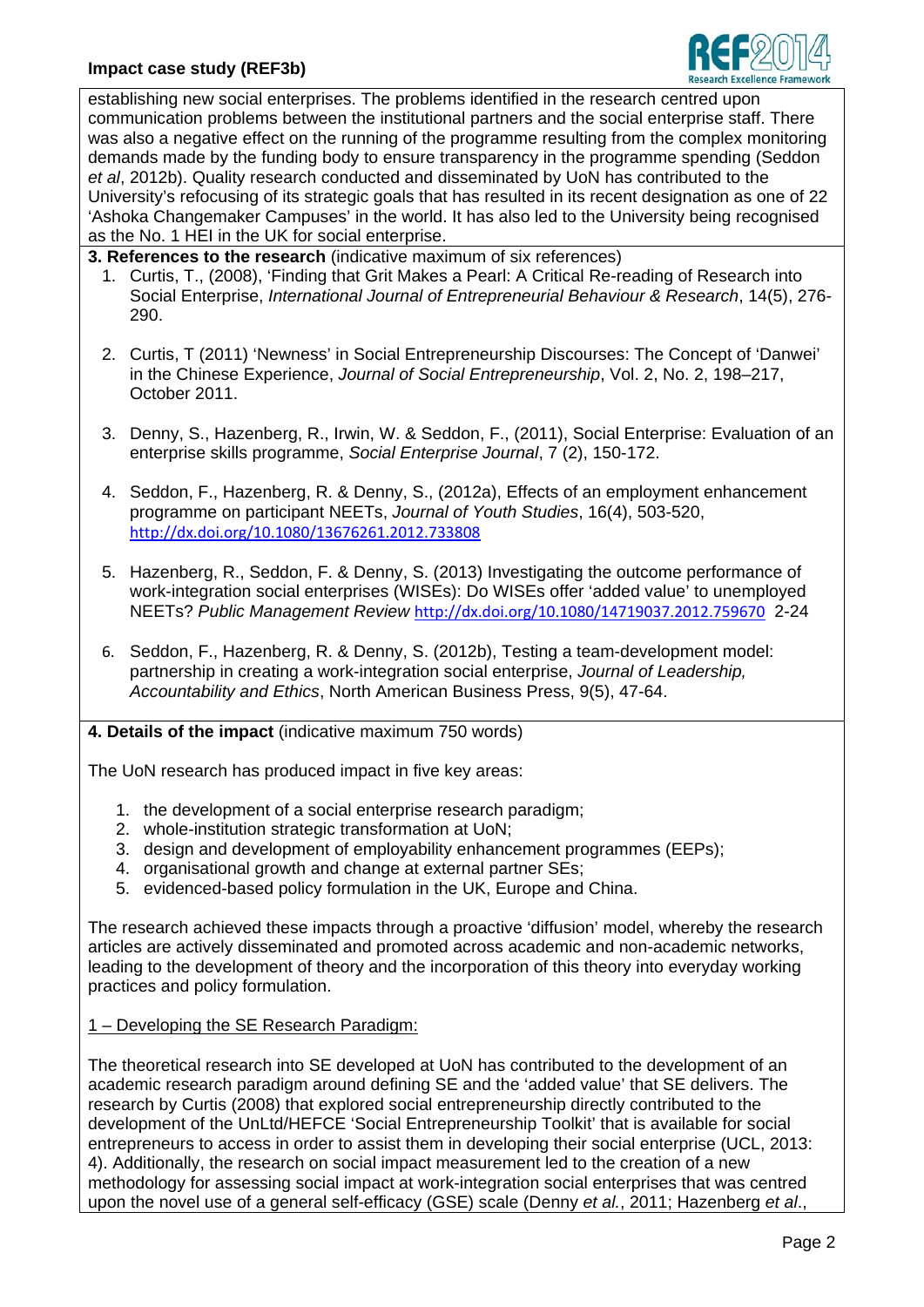### **Impact case study (REF3b)**



2013). This work has contributed to the teaching and dissemination of social impact measurement through the publication of the Routledge Book, which is being sold internationally as a student textbook and is currently being translated into Chinese. Since publication on 15<sup>th</sup> July 2013, 120 books have already been sold and seven university courses have indicated it will be a core book. The publishers think this is indicative of high future sales and once the Chinese translation is available, sales are likely to be significantly greater.

#### 2 – Institutional Transformation:

The University's 'Raising the Bar' strategic plan, informed by prior research discussed above, has led to a major shift in how UoN approaches education, training and entrepreneurship support. Currently UoN is No.1 HEI in the UK for SE, an 'Ashoka U Changemaker Campus' (AshokaU, 2013), the 'Midlands Most Enterprising University' and is ranked  $47<sup>th</sup>$  in the 'Guardian University' League Table'. UoN has invested in 30 new SEs started by students and staff, it is the first HEI in the UK to 'spin-out' its infrastructure services into an external SE and it has established Inspire2Enterprise CIC Ltd (I2E) in partnership with Exemplas. The University owns 51% of I2E, which provides support, advice and in depth consultancy to over 4,000 SEs across the UK's social enterprise sector. I2E employs 18 people, involves 230 students, and currently has 5,280 clients, making it the biggest single social enterprise support organisation in the UK. Overall, this activity represents a £1.970m investment in social enterprise by UoN, which has resulted in £850k income generated since November 2011.

# 3 – Social Impact & Employment Enhancement Programmes (EEP):

The research on social impact measurement and the funding and design of employability enhancement programmes has been presented to local policy-makers and used to inform the future policy of the ERDF and Northamptonshire Enterprise Partnership (NEP). The ERDF confirms that the research contributed to their evaluation strategy in the East Midlands and provided useful insights into the efficacy of this strategy (see ERDF letter). The NEP also confirms that the research contributed to their evaluation strategy and provided useful insights into the efficacy of this strategy. The research enabled NEP to apply the learning as part of their future delivery strategy for supporting unemployed young people into employment (see NEP letter). This engagement has shaped the on-going delivery of a number of specific policy initiatives and has also evidenced their efficacy in relation to social impact including: the '3e' EEP (see 3e letter); 'Corby Enterprise Ecologies' (see ERDF letter); and the 'Future Jobs Fund' (see NEP letter). The research also contributed to the delivery of a European conference that was held in Kettering in March 2013, which brought together over 250 policy-makers, academics and practitioners interested in social innovation from 14 European countries. The conference resulted in a number of key insights in the field of social enterprise being disseminated to key policy makers in the European Commission and other stakeholders in EN member states (see CJS, 2013; E3M letter).

#### 4 – Organisational Growth and Change at Partner SEs:

In addition, the research conducted at EEPs that have partnered with the University has directly led to those organisations scaling-up and therefore increasing their potential social impact. An example of this is Goodwill Solutions (GS) a CIC, which has quadrupled its turnover since the UoN bought 20% of the company three years ago. Research carried out at GS proactively critiqued their social impact evaluation strategy. This critique resulted in our providing useful insights into the efficacy of their evaluation strategy, which supported the company in restructuring it (see GS letter). Additionally, the research conducted at GS CIC, supported its recently won funding from UnLtd's 'Big Venture Challenge' to enable it to further develop its business plan and increase its turnover (see UnLtd, 2013 and GS letter).

5 – Research Dissemination & Policy Formulation: